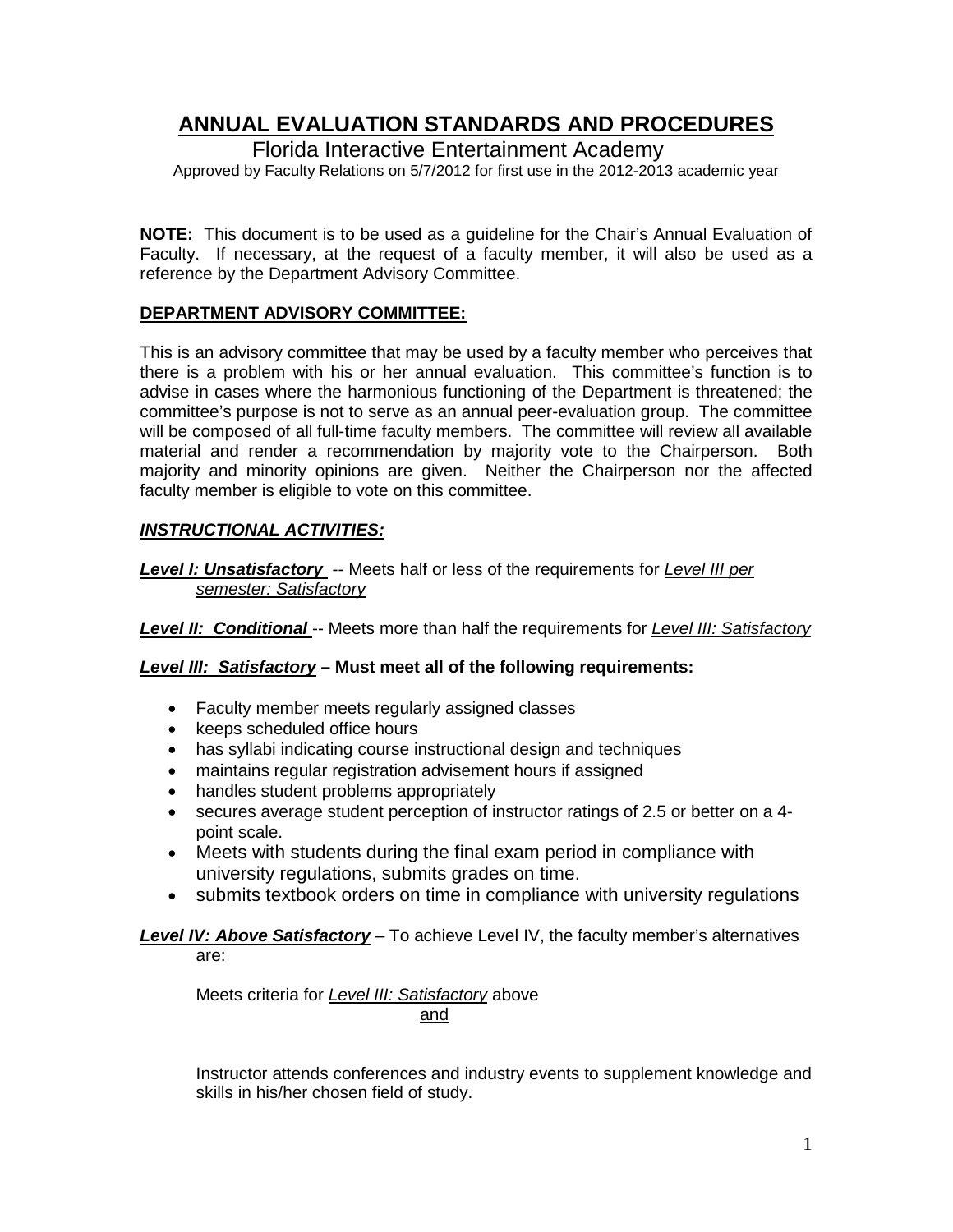or

Meets criteria for *Level III: Satisfactory* above, except that average student perception of instructor ratings are 3.0 or better on the 4 point scale (or 4.0 on a 5-point scale).

or

Teaches one large course (greater than 50 students or multiple lab sections)

**Level V: Outstanding** -- To achieve Level V, the faculty member's alternatives are:

Meets criteria for *Level III: Satisfactory* and *Level IV: Above Satisfactory* above, except that average student ratings are 3.5 or better on the 4-point scale (4.2 on a 5-point scale)

and Learns new technology in order to better support curricular goals and keep the material current and directly assists students with integrating the latest tools. or Writes software or authors creative works that supplement student assignments.

# *RESEARCH AND CREATIVE ACTIVITIES:*

*Level I: Unsatisfactory* -- Meets less than half of the requirements for *Level III: Satisfactory per semester*

*Level II: Conditional* -- Meets half of the requirements for *Level III: Satisfactory*

# *Level III: Satisfactory* **– Meets all of the following requirements:**

Prepares and presents new research/technology to industry organizations or groups visiting the University

and

Researches and assists with the acquisition of new software and/or tools to enrich student work and ensure their skills and up to date

*Level IV: Above Satisfactory* – To achieve Level IV, the faculty member's alternatives are:

Meets criteria for *Level III: Satisfactory* above and

$$
\frac{\frac{\text{and}}{\text{or}}}{\text{or}}
$$

Creates and publishes client-based work within the industry.

or Serves as a professional consultant.

or

Prepares a substantial grant proposal.

**Level V: Outstanding** -- To achieve Level V, the faculty member's alternatives are:

Meets criterion/criteria for *Level III: Satisfactory* and *Level IV: Above Satisfactory* above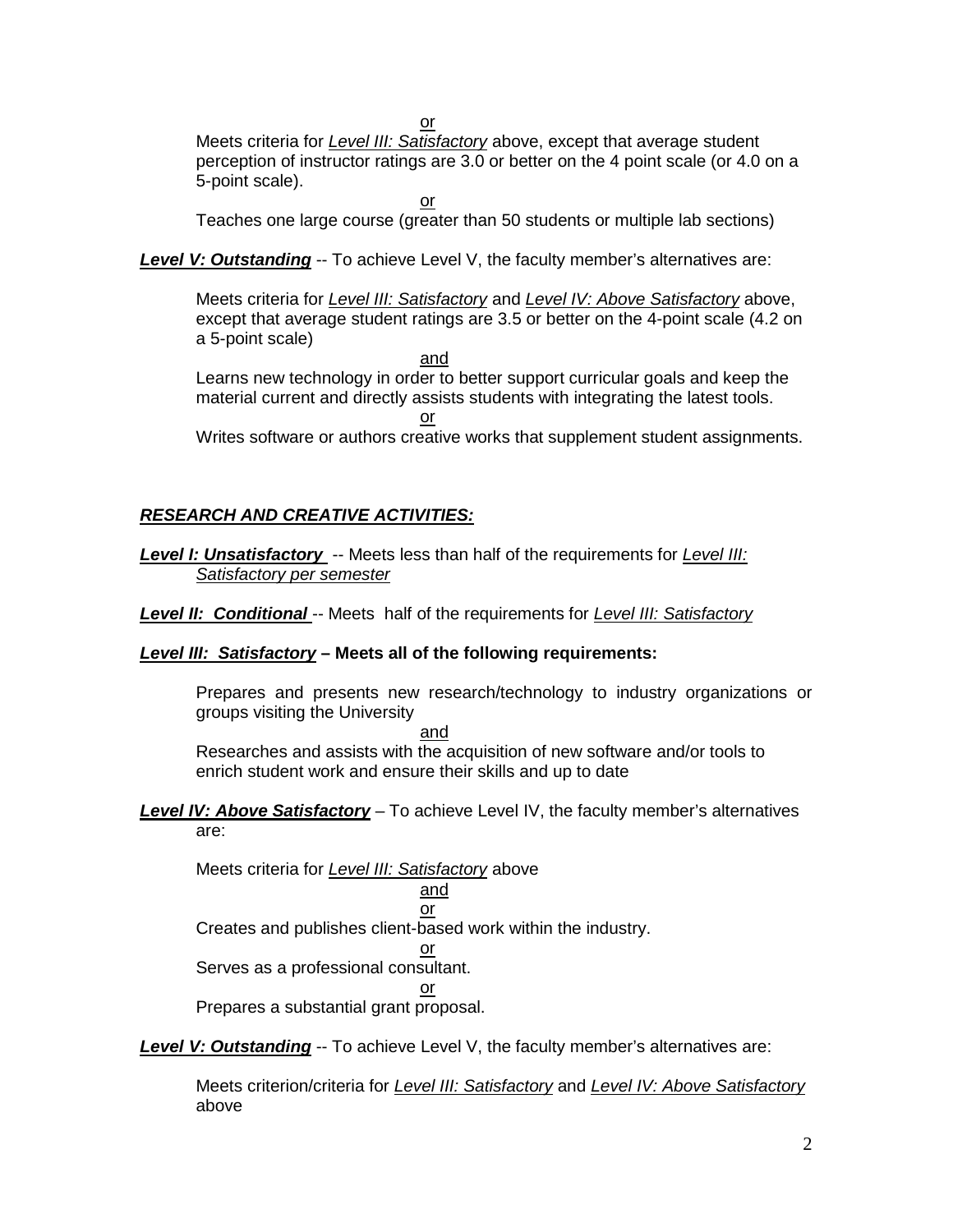and Creates and publishes client-based work that achieves national/international recognition.

or Authors and publishes a research paper/article within the industry. or Instructor partners with companies to produce projects that utilize the students. or Wins an industry-respected award of exceptional merit for individual or collaborative achievement in an applied area.

# *SERVICE:*

Service is a particularly important component of what we do. As a graduate school training new entrants to the creative class, we view our mission as not only providing skills and experience to our own students, but inspiring tomorrow's students to begin their journey today. As such, we strive to position ourselves not only as a conduit between academia and industry, but also as a force connecting with local organizations such as the Orlando Science Center and local high schools. These groups continually call upon us to serve on committees, advise curricular decisions, and speak with students to coax them towards exciting opportunities within our industry, right here in Orlando. We embrace these organizations and our unique position to help foster the education of our students today, but also our students tomorrow.

*Level I: Unsatisfactory* -- Meets none of the requirements for *Level III: Satisfactory per semester*

*Level II: Conditional* -- Meets one of the requirements for *Level III: Satisfactory*

### *Level III: Satisfactory* **– Meets two or more of the following requirements:**

Serves the University by serving on any departmental, college, or university committee

Faculty member serves the community by providing professionally related services such as: lectures, seminars, serving as a judge for art competitions or shows, etc., to a local, regional group, organizational, or school.

or

Serves the profession by reviewing a game for a professional journal or by serving as a juror for a game competition

*Level IV: Above Satisfactory* – To achieve Level IV, the faculty member's alternatives are:

Meets criteria for *Level III: Satisfactory* above and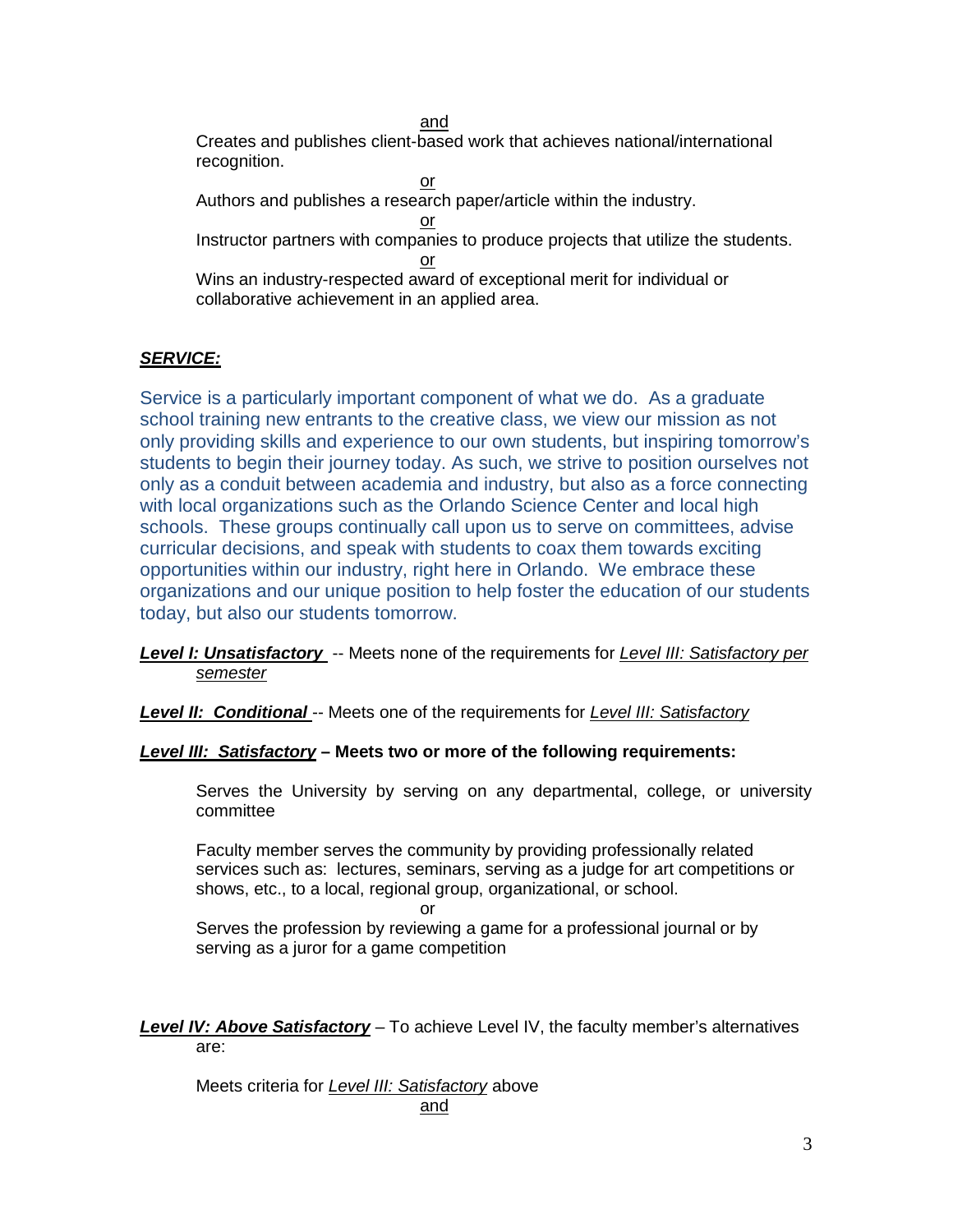Participates in the community of developers by attending meetings or serving on a committee or as an officer for an organization (profession-related service)

or

Serves the educational community by advising and supporting curricular needs or directly

Or Offers professional consultation or development services to industry organizations or local groups pro bono or

**Level V: Outstanding** -- To achieve Level V, the faculty member's alternatives are:

Meets criteria for *Level III: Satisfactory* and *Level IV: Above Satisfactory* above and

Organizes and serves as a host to an event that supports the professional industry and community.

or

Serves as a principal officer, reviewer, meeting organizer, or chair of a committee for an industry organization

# *OTHER:*

**Faculty members are encouraged to pursue opportunities within the University and our industry at large that enrich our programs and the welfare of our graduates. Such activities may not necessarily fall under a previously described category but can be considered valid efforts towards merit based upon the approval of the appropriate chair or other supervisor.**

# **OVERALL ASSESSMENT FOR FACULTY EVALUATION**

1. A faculty member's overall annual evaluation score is determined according to the *total* of points earned within the categories below. ("Other" duties may be special administrative duties, special projects, or assigned activities listed in Article 10.4 of Faculty Handbook.):

| Rating                    | Research | Teaching | Service | Other |
|---------------------------|----------|----------|---------|-------|
| Outstanding               | 4        | 4        | 4       | 4     |
| <b>Above Satisfactory</b> | -3       | 3        | 3       | 3     |
| Satisfactory              | 2        | 2        | 2       | 2     |
| Conditional               | 1        | 1        | 1       | 1     |
| Unsatisfactory            |          |          |         |       |